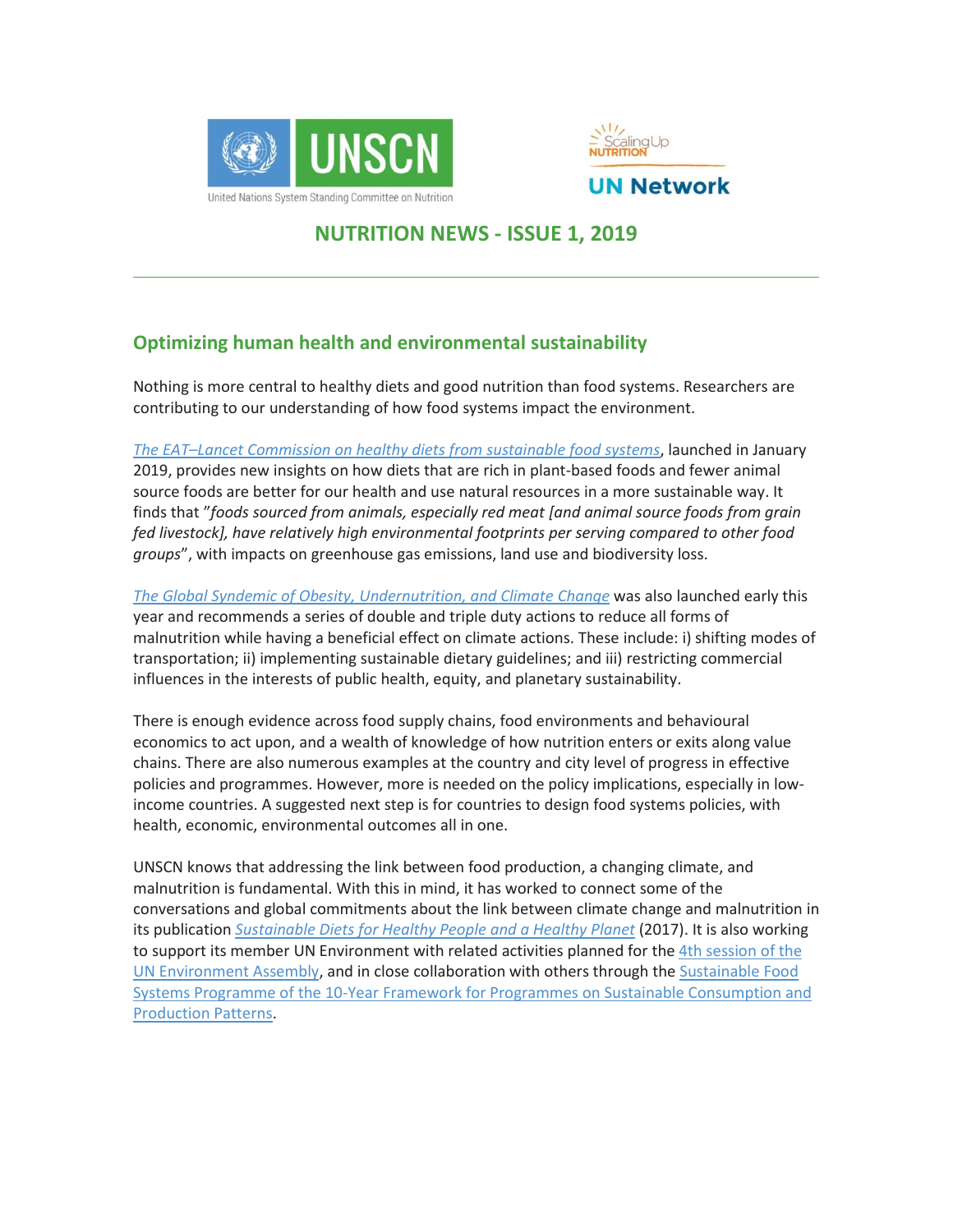### **Increasing commitments to the Nutrition Decade**

One of the mechanisms to implement the commitments of the Nutrition Decade is the establishment of Action Networks. Following the first Global Action Network on Sustainable Food from the Ocean for Food Security and Nutrition, which was launched by the Government of Norway in 2017, the Governments of France and Australia hosted the inaugural meeting of the Global Action Network on [Nutrition](https://solidarites-sante.gouv.fr/ministere/europe-et-international/actualites-europeennes-et-internationales/article/france-and-australia-announce-the-launch-of-a-global-action-network-on) Labeling on 6 – 7 February 2019 in Paris.

Nutrition labelling is a policy implementation tool to promote healthy diets by giving consumers key information to guide their food choices. Its implementation has been recommended and promoted by various official WHO documents adopted by the World Health Assembly (WHA), such as the Comprehensive Implementation Plan on Maternal, Infant and Young Child Nutrition(endorsed together with the six Global Nutrition target 2025 in May 2012, the Global Action Plan for the Prevention and Control of Noncommunicable Diseases (NDCs) 2013-2020 (adopted together with nine voluntary NCD Global Targets 2025 in May 2013) and the Report of the Commission on Ending Childhood Obesity in May 2016.

The Codex Alimentarius Commission (Codex) defines nutrition labelling as "*a description intended to inform the consumer of nutritional properties of a food*" and provides guidance on the procedures for implementing nutrition labels, such as how to implement nutrient declarations, which nutrients are to be declared, what reference values are to be used, or how to present nutrition labels (including criteria for legibility). But despite the availability of Codex guidelines on nutrition labelling and progress in implementing nutrition labelling policies, the impact and effectiveness on specific outcomes (i.e. consumers' nutrition and health outcomes, food reformulation, etc.) vary between countries.

The Global Action Network on Nutrition Labelling was formed therefore to exchange country experiences and good practices, share successes and challenges they faced, and provide mutual support to accelerate implementation of effective nutrition labelling policies. At the 2−day launching meeting in Paris, 19 countries from different regions of the world presented their respective country situations and shared their experiences. They have then discussed a joint workplan of the Network and next steps. At the meeting, WHO also presented and shared its work on guiding principles for front-of-pack labelling systems as well as an on-going evidence review and policy guideline development on nutrition labelling that are being developed as part of the guideline development for promoting healthy diet.

Another notable achievement this month was the Global Panel on [Agriculture](http://www.glopan.org/) and Food Systems for [Nutrition's](http://www.glopan.org/) commitment to the Nutrition Decade. Due to the wealth of knowledge and experience of its members, the Global Panel is able to provide strategic thinking and deep analysis on a variety of emerging issues and present that information through both policy briefs and foresight reports. These evidence-based products provide the necessary interlinkages to address emerging issues and provide substantive modelling and analysis to help policymakers better understand trends in agriculture and diets and to estimate costs/benefits of new agriculture and food policies. These products, as well as the Global Panel's ability to convene high-level stakeholder meetings from different sectors in the food systems, are part of their commitment. Full commitment [here.](https://www.unscn.org/en/topics/un-decade-of-action-on-nutrition?idnews=1914)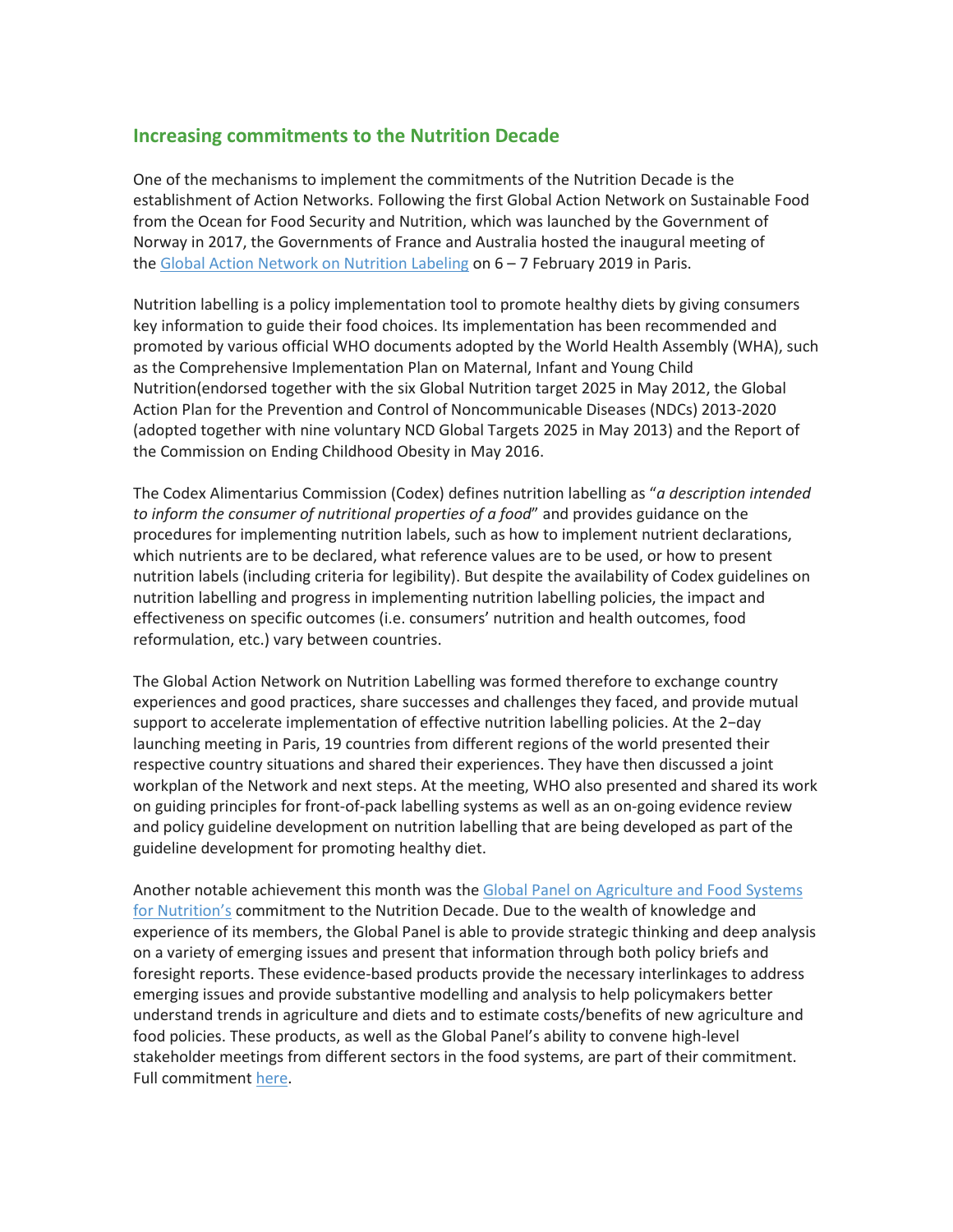## **Understanding the Double Burden of Malnutrition**

The *International Symposium on [Understanding](https://www.iaea.org/events/understanding-the-double-burden-of-malnutrition-symposium-2018/news) the Double Burden of Malnutrition for Effective [Interventions](https://www.iaea.org/events/understanding-the-double-burden-of-malnutrition-symposium-2018/news)* was organized in December 2018 (Vienna, Austria) by the International Atomic Energy Agency (IAEA), jointly with WHO and UNICEF, in response to the rising double burden of malnutrition (DBM) and in support of the UN Decade of Action on Nutrition. More than 460 representatives from 89 Member States and 21 organizations attended the symposium which covered the DBM, using a life stage approach that considered aspects of epidemiology, biology, assessment, interventions and policy implications. A dedicated session on the role of food systems in the DBM highlighted successful examples of regulatory interventions in Chile and Mexico positively impacting the DBM.



Participants from academia, international and non-governmental organizations and civil society shared experiences, learned about assessment tools, and identified concrete actions for the achievement of nutrition commitments within the context of the UN Decade of Action on Nutrition. Additional learning opportunities on new assessment techniques and applications were provided through interactive learning labs. Researchers shared their own project results through oral abstract presentations and posters. In addition, the symposium served as one of the venues to launch the 2018 Global Nutrition Report as well as a new IAEA Doubly [Labelled](https://www.iaea.org/newscenter/pressreleases/new-iaea-database-to-help-countries-tackle-growing-obesity-crisis) [Database](https://www.iaea.org/newscenter/pressreleases/new-iaea-database-to-help-countries-tackle-growing-obesity-crisis) containing human energy expenditure measurements. Over the course of the week, several key outcomes were identified by participants including, demystifying nutrition for the public and other non-nutrition sectors and engaging with youth to boost awareness.

The organizers invited innovative ideas on "*If you had a chance, how would you tackle the double burden of malnutrition using a science-based approach*?" via social media. The [winning](https://www.youtube.com/watch?v=lBoTm330TBU) video was done by three students from the University of Monterey, Mexico and highlights the importance of working across sectors and disciplines to create stronger public policies for tackling the DBM. Visit the [nutrition](https://humanhealth.iaea.org/HHW/Nutrition/Symposium2018/index.html) section of the IAEA's Human Health Campus for video streams of the sessions, pictures and other symposium material.

*Photo credit: @IAEA/Mariia Klymenko*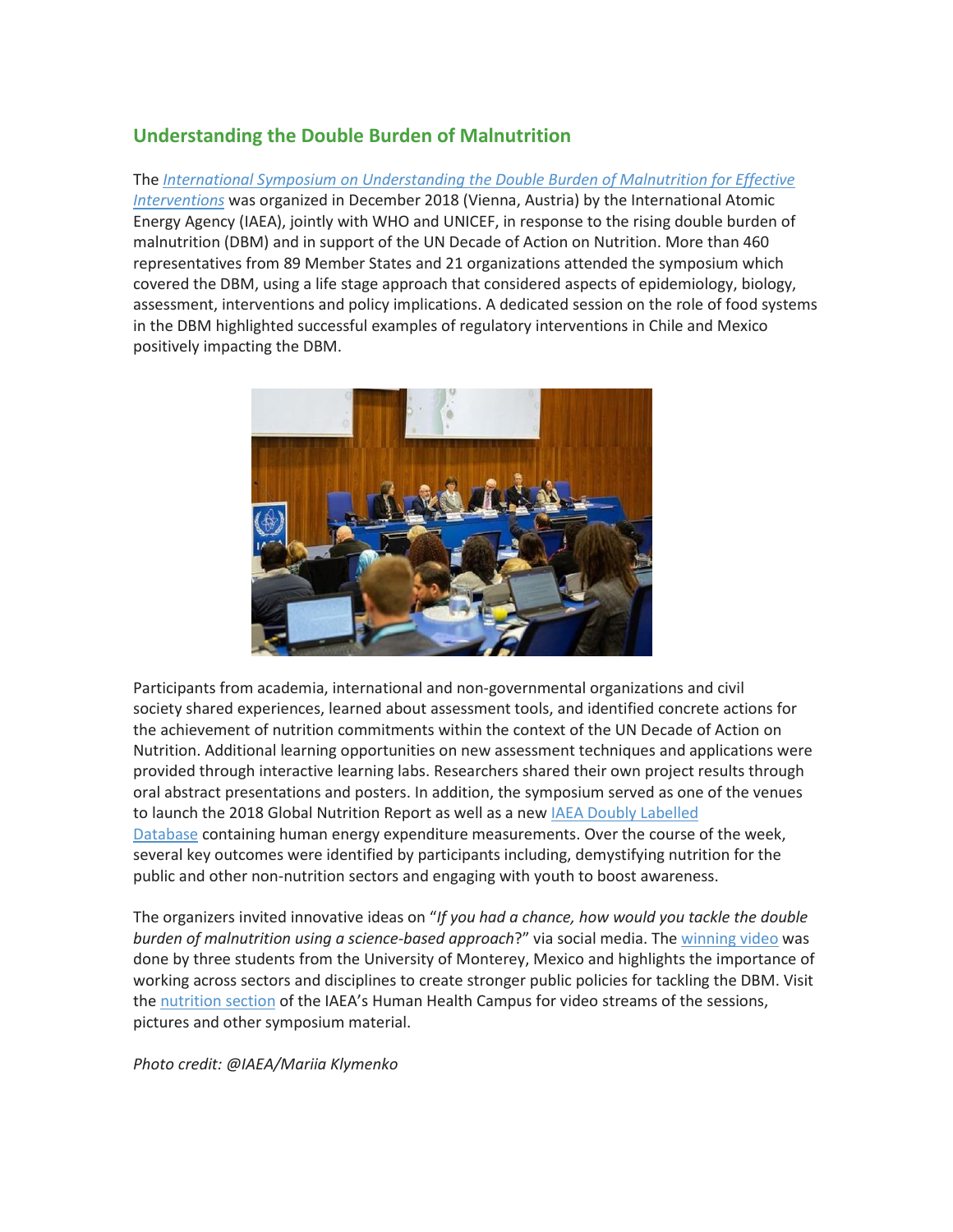## **Reinforcing the collective mindset for nutrition in Liberia**

Malnutrition remains an issue of critical concern in Liberia, as nearly one-third of children under the age of 5 suffer from chronic malnutrition (stunting or low height-for-age) and almost half a million (69%) are anaemic (USAID, 2018). On 1 February 2019, Liberia held a Scaling Up [Nutrition](https://frontpageafricaonline.com/news/government-of-liberia-un-agencies-hold-multi-stakeholders-reach-and-sun-orientation-meeting/) (SUN) Movement and Renewed Efforts Against Child Hunger and [undernutrition](https://frontpageafricaonline.com/news/government-of-liberia-un-agencies-hold-multi-stakeholders-reach-and-sun-orientation-meeting/) (REACH) [Stakeholders](https://frontpageafricaonline.com/news/government-of-liberia-un-agencies-hold-multi-stakeholders-reach-and-sun-orientation-meeting/) Meeting in its capital city Monrovia, which brought together a diverse set of highlevel actors from the government, United Nations, civil society and the Embassy of Ireland. Among the participants were the SUN Government Focal Point, Assistant Ministers and Directors from four different line ministries (Agriculture, Commerce and Industry, Education and Health), the UN Resident Coordinator, Country Representatives of UN agencies active in the UN Network (UNN), the UNN-REACH Facilitator, a representative from the UNN-REACH Secretariat and the Chairman of Liberia's Civil Society Alliance.



The event was timely. Not only did it build on the momentum from the recent official endorsement of the SUN Government Focal Point, it also coincided with the early stages of UNN-REACH activity initiated in December 2018. The event enabled the participants to collectively define the UNN-REACH work plan to support the transformational change required for nutrition scale up in Liberia. Participants left the event with a deeper understanding of the SUN Movement and the concrete actions that UNN-REACH will take, thanks to generous funding from Irish Aid, to build the capacity of nutrition coordination mechanisms and operationalize a multi-sectoral approach to nutrition.

There are already positive signs. The wide and high-level attendance at the event indicates growing political commitment to nutrition as well as increased stakeholder engagement in the nutrition space. Participants now have a common understanding of the current nutrition situation in the country upon which to ground future collective actions.

*Photo credit: @WFP Liberia/John Monibah*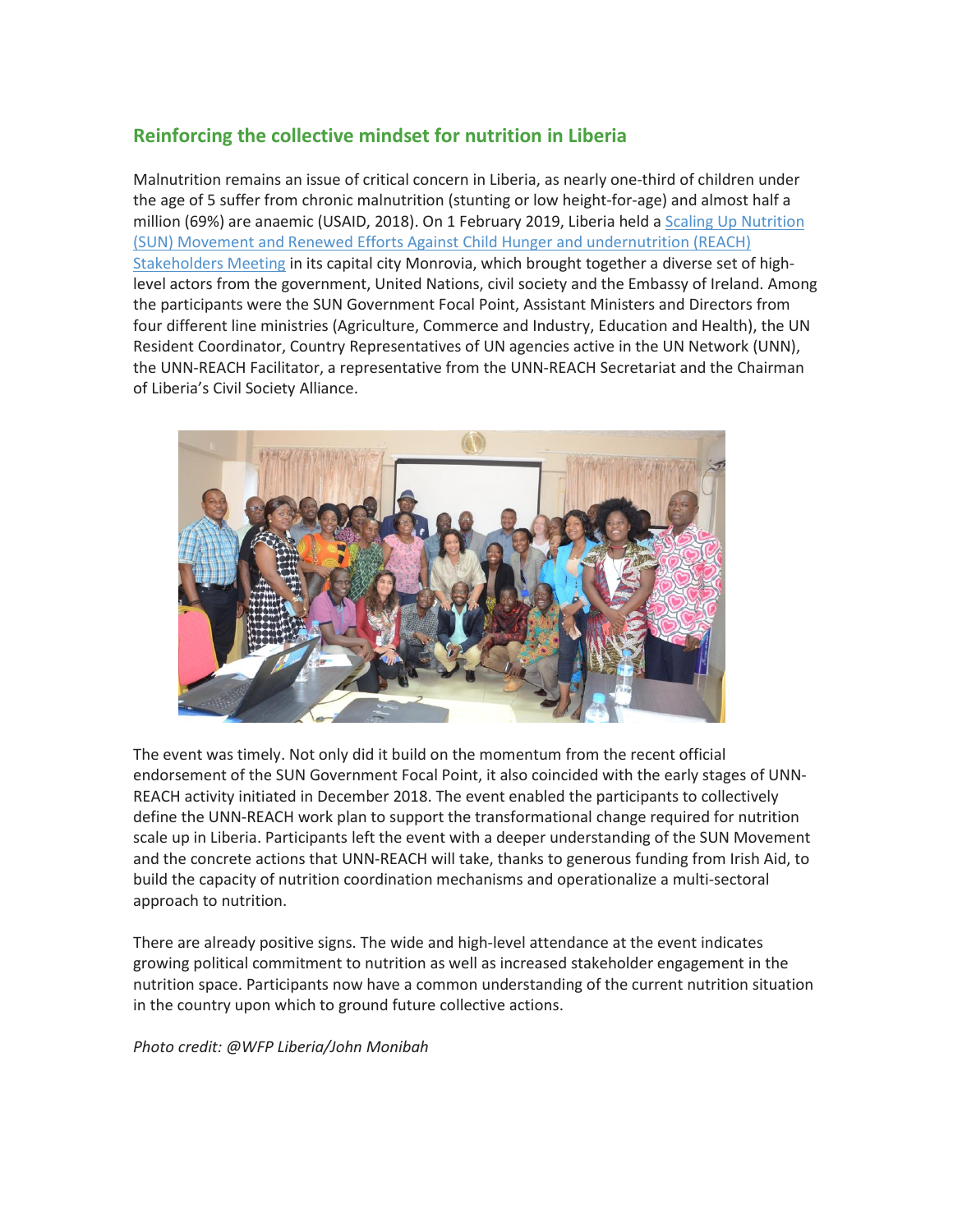## **Burkina Faso's Common Nutrition Narrative emblematic of new climate for increased harmonization of UN support**

Burkina Faso has taken great strides to address malnutrition in the country, including concerted efforts to strengthen nutrition governance. Since 2015, the UN Network, through its intensive arm – REACH – has worked closely with the SUN Government Focal Point and other authorities to employ a participatory approach that has mobilized multiple sectors whose work supports nutrition outcomes. Today, roughly eight ministries (Agriculture, Education, Health, Local Governance, National and Women's Solidarity, Research, Social Protection, Trade and WASH) are engaged to fight malnutrition in full force. Burkina Faso is in many ways a success story. Not only has it reached a number of nutrition governance milestones, it has reduced child stunting from 35% in 2010 (Demographic and Health Survey) to 21% in 2017 (National Nutrition Survey).

The Common [Narrative](https://www.unnetworkforsun.org/sites/default/files/documents/files/Common%20UNN%20Narrative-Burkina%20Faso-4Dec2018.pdf) on Nutrition in Burkina Faso joins this list of achievements and efforts to step up collective action on nutrition. The narrative is based on an analysis of the nutrition situation and the challenges faced by stakeholders in the country, drawing upon UNN-REACH analytics and insights. It outlines the measures being taken by FAO, UNFPA, UNICEF, WFP and WHO to improve nutrition and includes specific nutrition targets. While the document is a UN Network product, it takes into account the greater SUN Movement architecture. A set of recommendations are articulated for each of the six SUN networks active in-country, including the UN Network, as well as for the SUN Government Focal Point, key ministries and decentralized government authorities, showcasing the UN's unique multilateral role.

Officially launched in late 2018 during an event that was covered by national television and newspapers, the narrative was revised in light of those wider stakeholder discussions. The common narrative is now being widely disseminated with the hope of triggering increased partnership and investment for nutrition action in the country.

## **Prime Minister of the Comoros endorses the decision to map nutrition stakeholders and actions following a study visit with Chad**

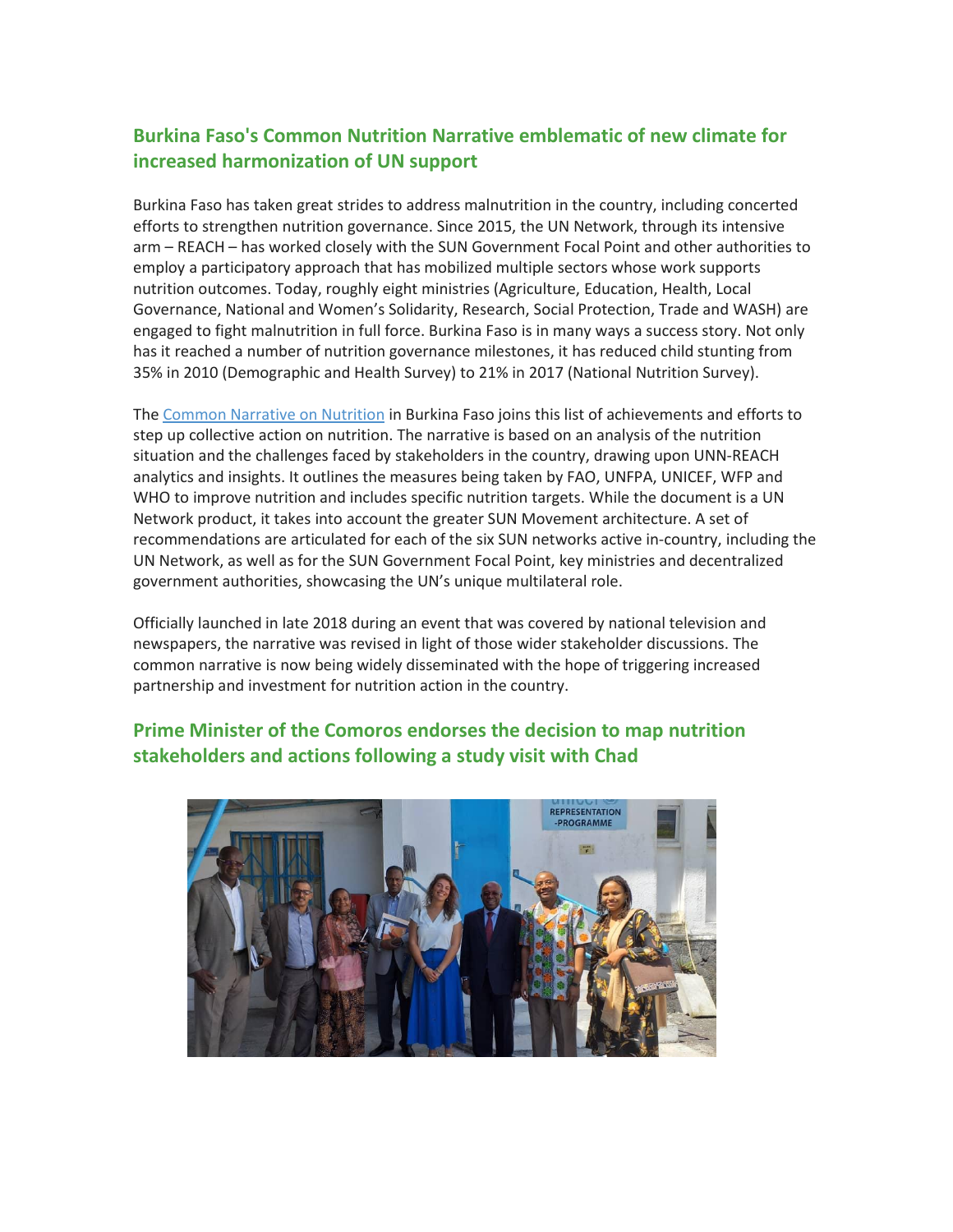What do Chad and the Comoros have in common? Both countries are working to conduct a sweeping nutrition mapping exercise that compiles data on intervention coverage across stakeholders, which is otherwise lacking. Government officials and UN colleagues in both countries recognize that it is difficult to have substantive discussions about scale-up without knowing the current levels of coverage. The mapping will enable local nutrition authorities to spearhead discussions and responses in order to scale-up multi-sectoral nutrition actions incountry.

The Prime Minister of the Comoros endorsed the decision to map nutrition stakeholders and actions following the recent visit of Chad's International REACH Facilitator and an Analyst from the UN Network Secretariat. The [mission](https://www.facebook.com/note.php?note_id=1116377948563725) was requested by the Office of the United Nations Resident Coordinator and was an opportunity to share experiences from Chad's ongoing mapping exercise within the context of greater measures to enhance nutrition governance, supported by UNN-REACH. These include efforts to set-up and strengthen the capacity of nutrition coordination mechanisms in Chad − both at the national and regional levels − which will benefit and use the mapping data first-hand. The visit was timely, as the Comoros is in the process of establishing a new nutrition governance structure. An executive decree was submitted that same week to establish the National Nutrition Council (*Conseil National de la Nutrition et de l'Alimentation*) under the President's Office.

Four government ministries in the Comoros (Agriculture, Education, Health and Planning) have committed to engage in the mapping, while the UN Country Team is already working to mobilize funding, through its UN Network. The Civil Society Network has also expressed interest in actively engaging in the exercise and has included this activity in its 2019 workplan. While the mapping is due to commence in June 2019, after the election period, the UN Network Secretariat is assisting country actors with the preparation of Terms of Reference and a budget to ensure a prompt launch. It is also connecting the country civil society platform '*Plateforme Riziki'* with the SUN Civil Society Network's global secretariat, and has pledged to train the platform on the tool to help make it a strong actor in advancing the nutrition agenda in the Comoros.

#### *Photo credit: @UN Resident Coordinator's Office/Cheikh Mohamed El Hafed Dehah*

#### **New Resources**

**Call for Inputs:** Share your experiences in the use and application of the following Committee on World Food Security policy recommendations: (i) Investing in [Smallholder](http://www.fao.org/3/a-av034e.pdf) Agriculture for Food Security and [Nutrition;](http://www.fao.org/3/a-av034e.pdf) (ii) Connecting [Smallholders](http://www.fao.org/3/a-bq853e.pdf) to Markets; and (iii) Sustainable [Agricultural](http://www.fao.org/3/a-bq854e.pdf) [Development](http://www.fao.org/3/a-bq854e.pdf) for Food Security and Nutrition: What Roles for Livestock?. This consultation is being held online through the Global Forum on Food Security and [Nutrition](http://www.fao.org/fsnforum/activities/discussions/CFS-smallholders-fsn) in English, French and Spanish until **22 April 2019**. All contributions received will be compiled in a document made available for delegates at the 46<sup>th</sup> session of the CFS and inform the plenary stocktaking event organized to monitor the use and application of these interconnected policy recommendations.

#### **New feature providing cost-effectiveness information for nutrition interventions in eLENA**

The cost of implementation and scale-up is a critical consideration when prioritizing interventions to be included in nutrition policies. Cost-effectiveness analysis supports priority setting by defining areas of action where the greatest health and nutrition gains can be achieved with available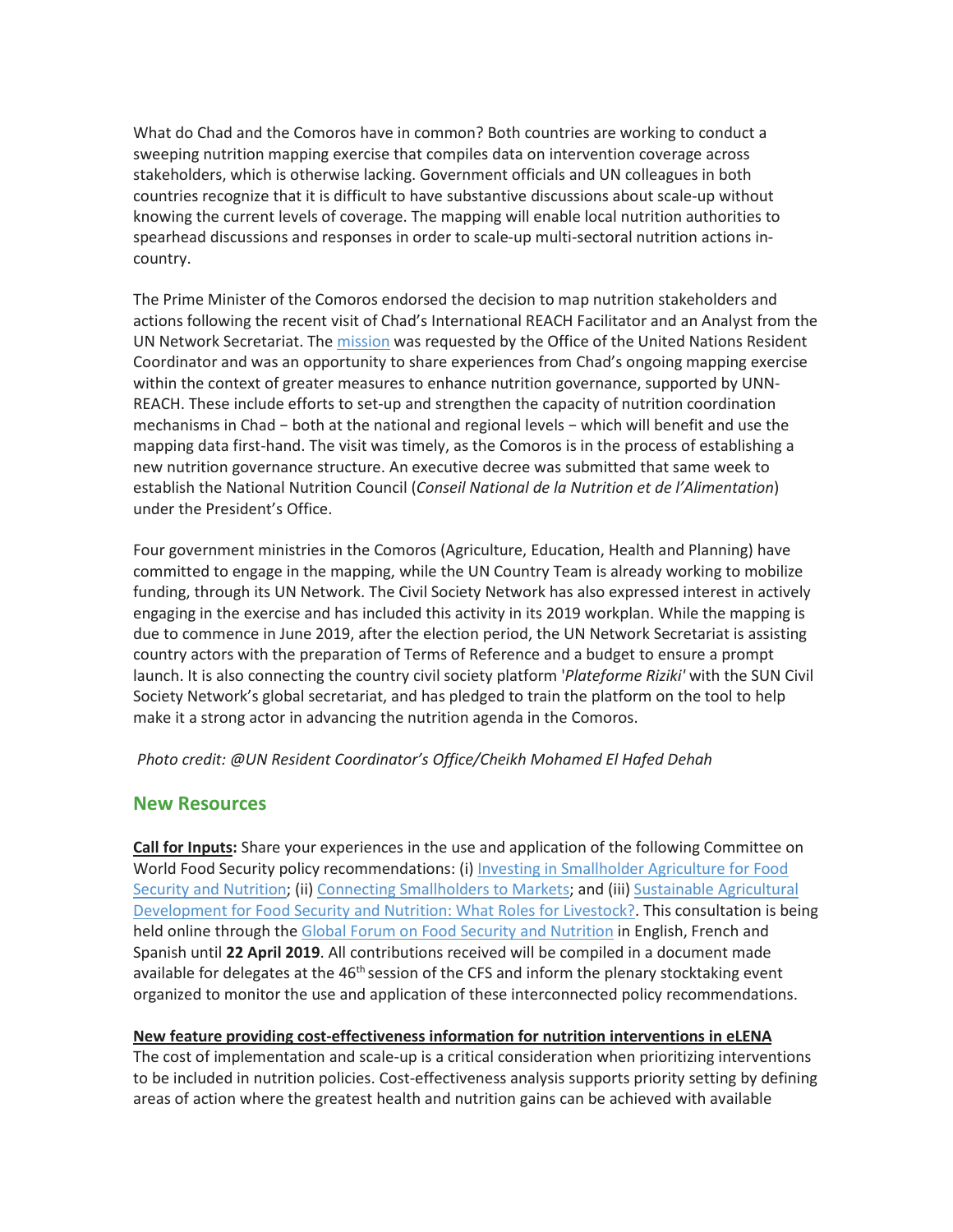resources.

To further support countries in the planning and development of evidence-informed nutrition policies, the WHO e-Library of Evidence for Nutrition Actions [\(eLENA\)](http://www.who.int/elena/) has been updated with a new feature providing links to more than 100 peer-reviewed articles and reports assessing the cost-effectiveness of a wide range of nutrition interventions conducted in a variety of contexts and settings. Click [here](https://www.who.int/elena/cost-effectiveness/en) for more information on the new cost-effectiveness feature.



#### **UN Network Annual Report now available**

The UN [Network](https://emea01.safelinks.protection.outlook.com/?url=https%3A%2F%2Fwww.unnetworkforsun.org%2Fsites%2Fdefault%2Ffiles%2Fdocuments%2Ffiles%2FUN%2520Network%2520Annual%2520Report%252C%25202018%2520%2528Final%2529.pdf&data=02%7C01%7Chollydente.sedutto%40wfp.org%7Cb72aa2cbb24a41d165fe08d68dad3892%7C462ad9aed7d94206b87471b1e079776f%7C0%7C0%7C636852172454915398&sdata=5sOBRuth9n7WQWvS%2BWeSVVxlf4WhD1JQPqD23hQWW5A%3D&reserved=0) Annual Report (2018) provides a source of inspiration for UN Network colleagues and other SUN networks. It turns a spotlight on how the UN Network is fostering collective action at the country level to tackle malnutrition in all its forms. The report highlights various milestones and achievements from 2017 as well as the first semester of 2018, including those accomplished through its intensive, neutral facilitation service – REACH. Congratulations to all of you for your valuable contributions to these efforts! This report has been well-received by the other SUN networks and is helping to promote mutual accountability within the SUN community.

The Emergency Nutrition Network (ENN) continues to supply the nutrition world with a range of quality stories about how colleagues are addressing malnutrition on the front line. Below are some recent publications that you might not want to miss.

- i. Issue 59 of Field [Exchange,](https://www.ennonline.net/fex) a lighter edition with crisp research summaries, reflecting ENN's commitment to deliver more online content quickly and widely.
- ii. Issue 11 of Nutrition [Exchange,](https://www.ennonline.net/nex) which includes an article on *Setting up SUN Networks in Fragile and Conflict Affected States*.
- iii. An illuminating report on *Mapping SUN [Movement](https://www.ennonline.net/mappingsunmovementnetworks) Networks in 17 fragile and conflict[affected](https://www.ennonline.net/mappingsunmovementnetworks) states*, with a success story on how the UN Network in DRC is increasingly aligning its efforts and working together.
- iv. Somalia case study on *Bringing [humanitarian](https://www.ennonline.net/resources/hdnsomalia) and development frameworks, financing and [programmes](https://www.ennonline.net/resources/hdnsomalia) closer together.*